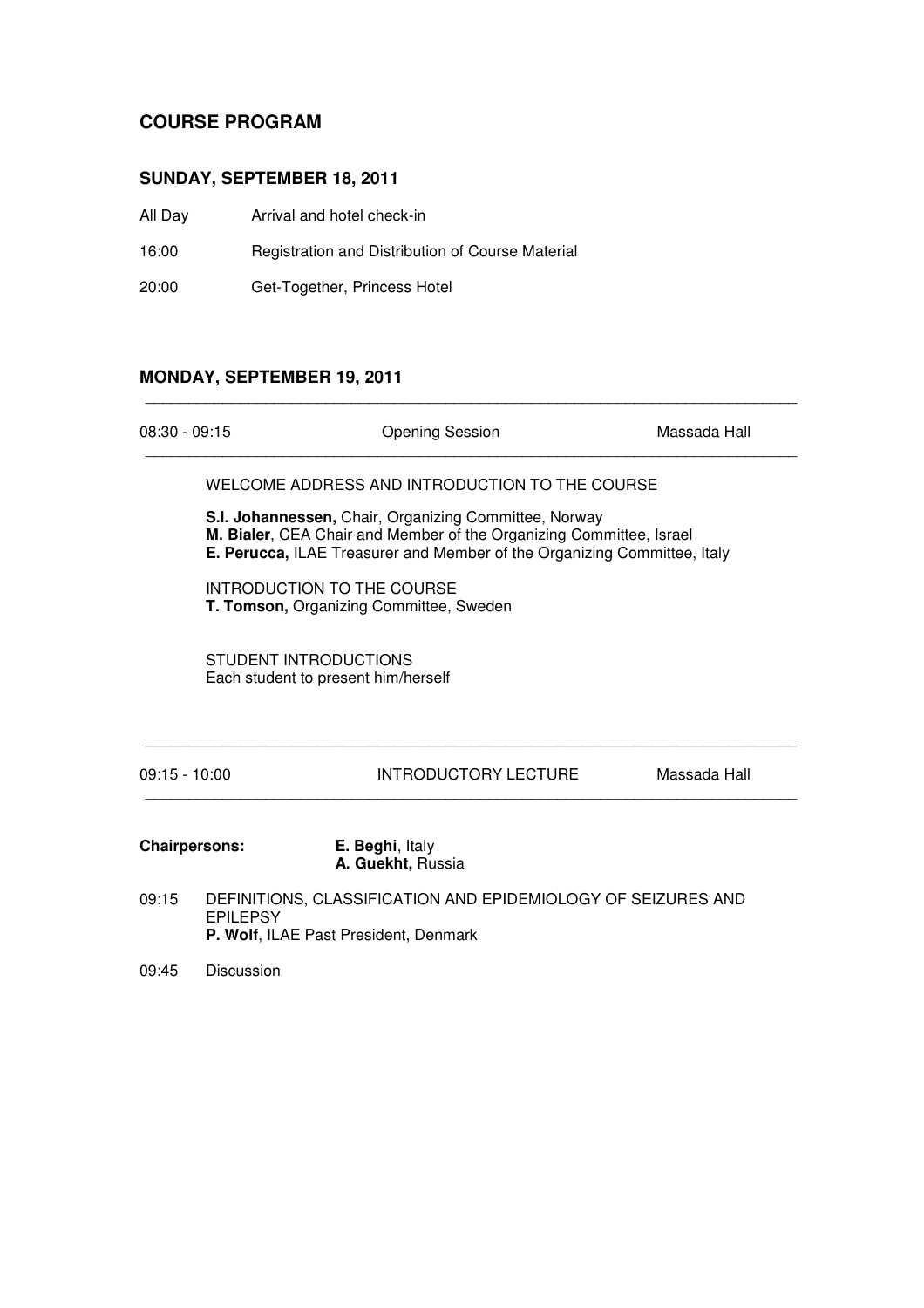# **MONDAY, SEPTEMBER 19, 2011 (continued)**

| $10:00 - 12:15$ |                                                                                                         | Session I                                            | Massada Hall |  |
|-----------------|---------------------------------------------------------------------------------------------------------|------------------------------------------------------|--------------|--|
|                 | THE PHARMACOLOGY OF AEDS                                                                                |                                                      |              |  |
|                 | Chairpersons:                                                                                           | C. Johannessen Landmark, Norway<br>E. Perucca, Italy |              |  |
| 10:00           | MECHANISMS OF ACTION OF AEDS - ANTIEPILEPTIC VS.<br><b>ANTIEPILEPTOGENIC EFFECTS</b><br>H.S. White, USA |                                                      |              |  |
| 10:45           | Discussion                                                                                              |                                                      |              |  |
| 11:00           | Coffee Break                                                                                            |                                                      |              |  |
| 11:30           | EXPERIMENTAL MODELS FOR THE DISCOVERY AND TESTING OF AEDS<br>H.S. White, USA                            |                                                      |              |  |
| 12:00           | Discussion                                                                                              |                                                      |              |  |
| $12:15 - 18:00$ |                                                                                                         | Session II                                           | Massada Hall |  |
|                 |                                                                                                         | PHARMACOKINETICS AND THERAPEUTIC DRUG MONITORING     |              |  |
|                 | Chairpersons:                                                                                           | M. Bialer, Israel<br>R.H. Levy, USA                  |              |  |
| 12:15           | <b>BASIC PRINCIPLES OF PHARMACOKINETICS</b><br>M. Bialer, Israel                                        |                                                      |              |  |
| 12:45           | <b>Discussion</b>                                                                                       |                                                      |              |  |
| 13:00           | Lunch                                                                                                   |                                                      |              |  |
| 14:30           | THE PHARMACOKINETICS OF AEDS: AN OVERVIEW<br>S.I. Johannessen, Norway                                   |                                                      |              |  |
| 15:00           | Discussion                                                                                              |                                                      |              |  |
| 15:15           | PHARMACOKINETICS OF AEDS IN SPECIAL POPULATIONS<br>C. Johannessen Landmark, Norway                      |                                                      |              |  |
| 15:45           | <b>Discussion</b>                                                                                       |                                                      |              |  |
| 16:00           | Coffee Break                                                                                            |                                                      |              |  |
| 16:30           | PHARMACOKINETIC OPTIMIZATION OF AED THERAPY UTILIZING TDM<br>S.I. Johannessen, Norway                   |                                                      |              |  |
| 17:00           | Discussion                                                                                              |                                                      |              |  |
| 19:30           | Dinner                                                                                                  |                                                      |              |  |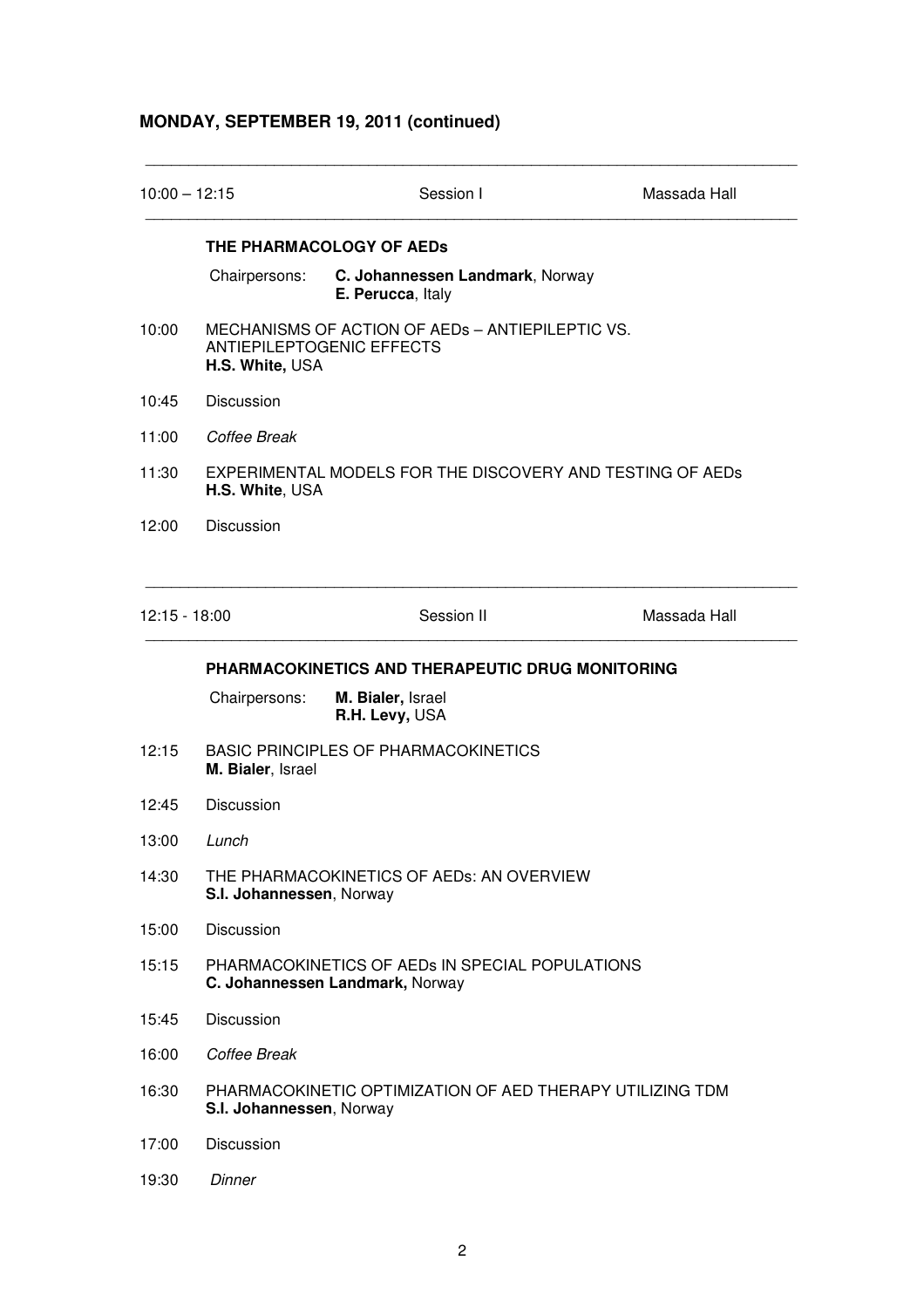### **TUESDAY, SEPTEMBER 20, 2011**

| $08:45 - 09:00$ |                                                                                                                          | <b>EAYNT Presentation</b>                                                                                                                                          | Massada Hall                                      |  |
|-----------------|--------------------------------------------------------------------------------------------------------------------------|--------------------------------------------------------------------------------------------------------------------------------------------------------------------|---------------------------------------------------|--|
| 08:45           | THE EUROPEAN ASSOCIATION OF YOUNG NEUROLOGISTS AND<br>TRAINEES (EAYNT): EDUCATION, GRANTS AND FUN<br>M. Rakusa, Slovenia |                                                                                                                                                                    |                                                   |  |
| $09:00 - 10:45$ |                                                                                                                          | Session III                                                                                                                                                        | Massada Hall                                      |  |
|                 |                                                                                                                          | <b>DRUG INTERACTIONS</b>                                                                                                                                           |                                                   |  |
|                 | Chairpersons:                                                                                                            | H.S. White, USA<br>S.I. Johannessen, Norway                                                                                                                        |                                                   |  |
| 09:00           | R.H. Levy, USA                                                                                                           | MECHANISMS AND PREDICTION OF PK INTERACTIONS OF AEDS                                                                                                               |                                                   |  |
| 09:45           | Discussion                                                                                                               |                                                                                                                                                                    |                                                   |  |
| 10:00           | R.H. Levy, USA                                                                                                           | CLINICALLY-RELEVANT DRUG INTERACTIONS IN EPILEPSY                                                                                                                  |                                                   |  |
| 10:30           | <b>Discussion</b>                                                                                                        |                                                                                                                                                                    |                                                   |  |
| 10:45           | Coffee Break                                                                                                             |                                                                                                                                                                    |                                                   |  |
| $11:15 - 12:45$ |                                                                                                                          | <b>GUIDED PK PROBLEM SOLVING</b><br><b>EXERCISES (IN GROUPS)</b>                                                                                                   | Massada & Carmel Halls<br>and Moscow-New York Pub |  |
| Tutors:         |                                                                                                                          | M. Bialer, Israel, S. I. Johannessen, Norway, C. Johannessen Landmark, Norway,<br><b>R.H. Levy, USA, P. Macheras, Greece, E. Perucca, Italy, T. Tomson, Sweden</b> |                                                   |  |
| 12:45           | Lunch                                                                                                                    |                                                                                                                                                                    |                                                   |  |
| $14:15 - 15:15$ |                                                                                                                          | <b>GUIDED POSTER TOUR I</b>                                                                                                                                        |                                                   |  |
| 15:15 - 17:30   |                                                                                                                          | <b>DRUG INTERACTIONS</b><br>(IN GROUPS)                                                                                                                            | Massada & Carmel Halls<br>and Moscow-New York Pub |  |

**R.H. Levy,** USA, **P. Macheras,** Greece, **E. Perucca,** Italy, **T. Tomson,** Sweden

(16:15 -16:45) Coffee Break

19:30 Dinner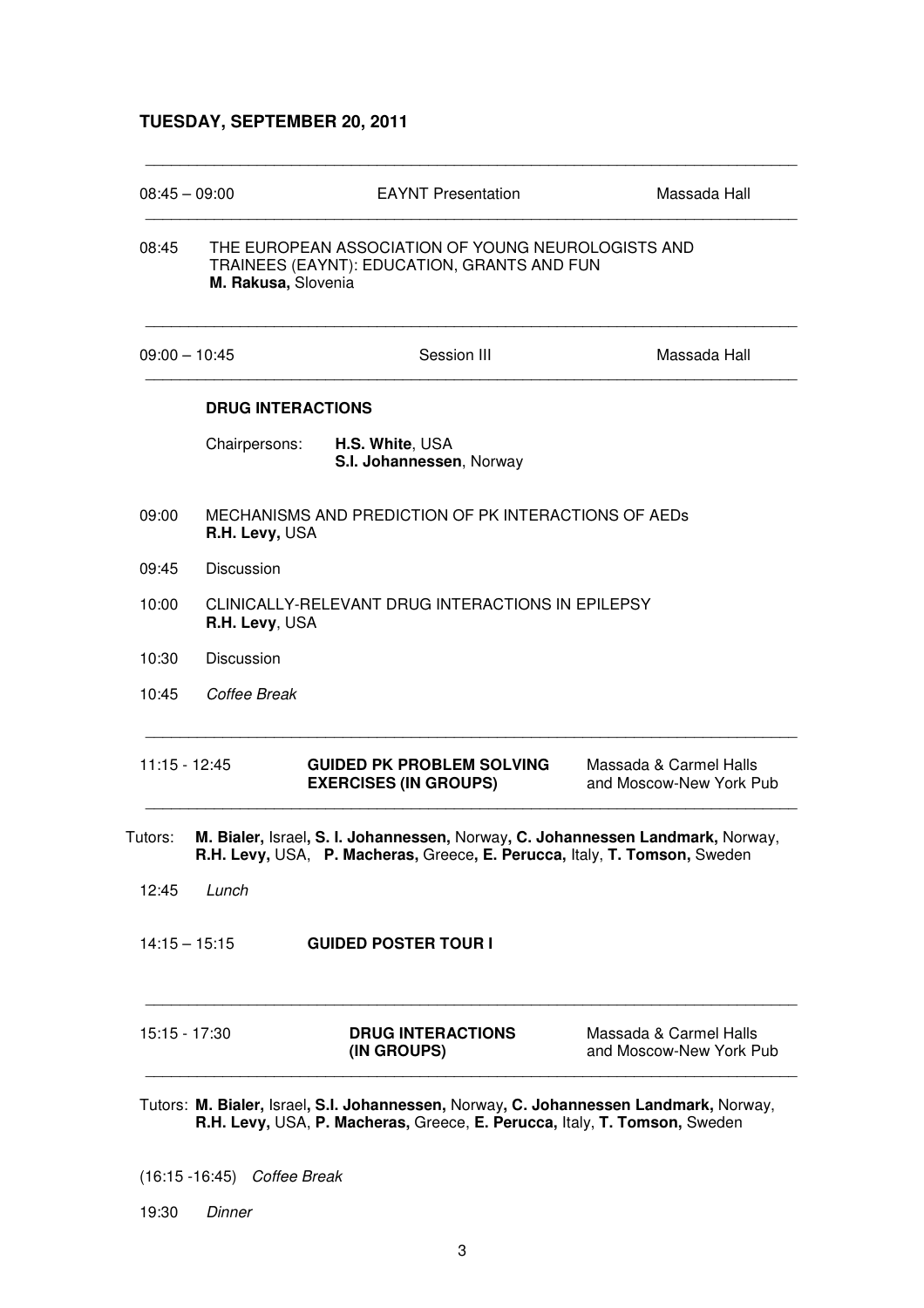### **WEDNESDAY, SEPTEMBER 21, 2011**

| 09:00 - 13:00 |                                                                                                                                    | Session IV                               | Massada Hall |
|---------------|------------------------------------------------------------------------------------------------------------------------------------|------------------------------------------|--------------|
|               |                                                                                                                                    | <b>ASSESSING EFFICACY AND SAFETY (1)</b> |              |
|               | <b>Chairpersons:</b>                                                                                                               | E. Perucca, Italy<br>T. Tomson, Sweden   |              |
| 09:00         | THE 4 PHASES OF DRUG DEVELOPMENT AND GENERIC<br><b>PRODUCTS OF AEDS</b><br>M. Bialer, Israel                                       |                                          |              |
| 09:40         | <b>Discussion</b>                                                                                                                  |                                          |              |
| 09:55         | RANDOMIZED CONTROLLED TRIALS<br>M. Baulac, France                                                                                  |                                          |              |
| 10:25         | Discussion                                                                                                                         |                                          |              |
| 10:40         | Coffee Break                                                                                                                       |                                          |              |
| 11:10         | SPECIFICITIES OF TRIAL DESIGN FOR CHILDREN<br>J.H. Cross, UK                                                                       |                                          |              |
| 11:40         | <b>Discussion</b>                                                                                                                  |                                          |              |
| 11:55         | STATISTICAL PRINCIPLES APPLIED TO DESIGN AND ANALYSIS OF<br><b>CLINICAL TRIALS</b><br>P. Williamson presented by M. Bialer, Israel |                                          |              |
| 12:25         | <b>Discussion</b>                                                                                                                  |                                          |              |
| 13:00         | Lunch                                                                                                                              |                                          |              |
| 14.30 - 15.30 |                                                                                                                                    | <b>GUIDED POSTER TOUR II</b>             |              |
| 15:30 - 17:30 |                                                                                                                                    | <b>Student Session</b>                   | Massada Hall |

#### **STUDENT PRESENTATIONS**

Tutors: **A. Covanis,** Greece, **J.H. Cross**, UK, **A. Guekht,** Russia**, K. Malmgren**, Sweden**, M. Neufeld**, Israel**, E. Trinka**, Austria,  **F. Vigevano**, Italy, **P. Wolf**, Denmark

16:00-16.30 Coffee Break

19:30 BBQ Dinner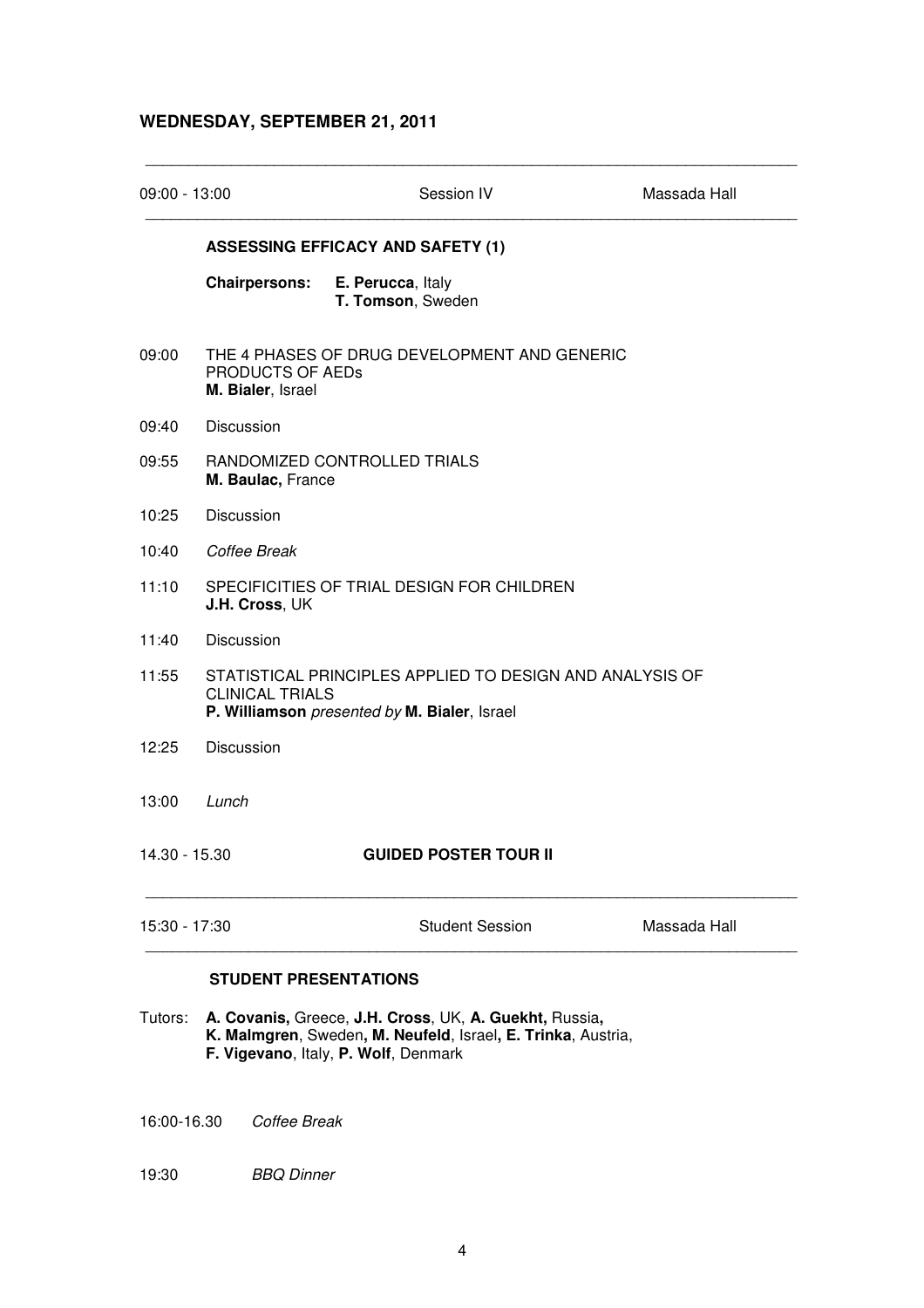### **THURSDAY, SEPTEMBER 22, 2011**

| $09:00 - 13:15$ |                                                        | Session V                                          | Massada Hall |
|-----------------|--------------------------------------------------------|----------------------------------------------------|--------------|
|                 |                                                        | <b>ASSESSING EFFICACY AND SAFETY (2)</b>           |              |
|                 | <b>Chairpersons:</b>                                   | K. Malmgren, Sweden<br>E. Trinka, Austria          |              |
| 09:00           | META-ANALYSIS<br>E. Beghi, Italy                       |                                                    |              |
| 09:30           | Discussion                                             |                                                    |              |
| 09:45           | <b>REGULATORY AFFAIRS OF AEDS</b><br>M. Baulac, France |                                                    |              |
| 10:15           | Discussion                                             |                                                    |              |
| 10:30           | Coffee Break                                           |                                                    |              |
| 11:00           | E. Perucca, Italy                                      | PROS AND CONS OF UNCONTROLLED OR PRAGMATIC STUDIES |              |
| 11:00           | Discussion                                             |                                                    |              |
| 11:45           | ADVERSE EFFECTS OF AEDs<br>E. Trinka, Austria          |                                                    |              |
| 12:15           | Discussion                                             |                                                    |              |
| 12:30           | S. Shorvon, UK                                         | MECHANISMS OF DRUG RESISTANCE                      |              |
| 13:00           | Discussion                                             |                                                    |              |
| 13:15           | Lunch                                                  |                                                    |              |
| $14:15 - 15:00$ |                                                        | <b>GUIDED POSTER TOUR III</b>                      |              |
| 15:00-17:30     |                                                        | <b>Student Session</b>                             | Massada Hall |

Tutors: **A. Covanis,** Greece, **J.H. Cross**, UK, **A. Guekht,** Russia**, K. Malmgren,** Sweden,  **M. Neufeld,** Israel**, F. Vigevano**, Italy**, P. Wolf**, Denmark

16:00-16.30 Coffee Break

#### 19:30 Gala Dinner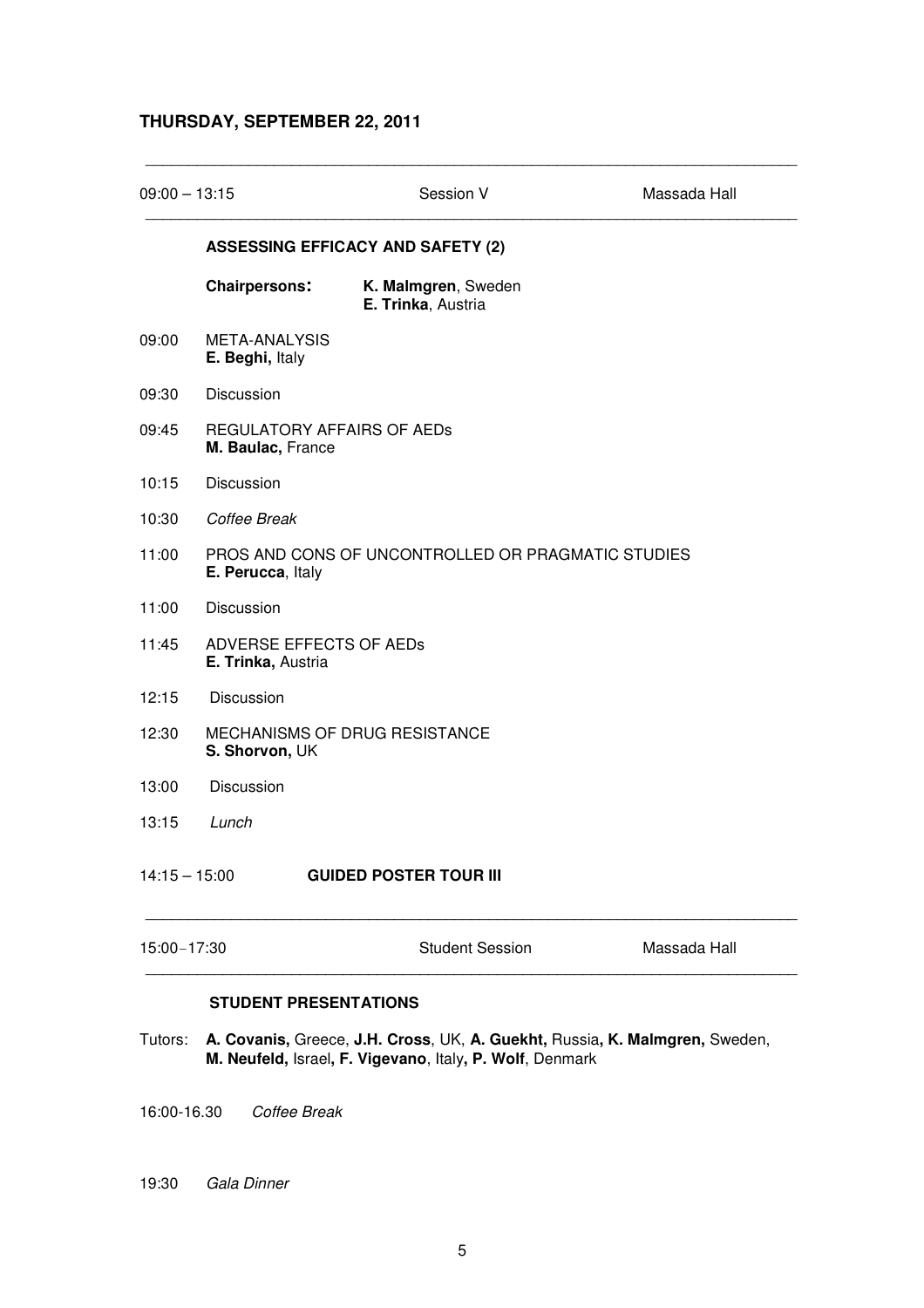### **FRIDAY, SEPTEMBER 23, 2011**

| $09:00 - 12:30$ |                                                                              | Session VI                                    | Massada Hall |
|-----------------|------------------------------------------------------------------------------|-----------------------------------------------|--------------|
|                 |                                                                              | <b>OPTIMIZING MEDICAL MANAGEMENT (1)</b>      |              |
|                 | Chairpersons:                                                                | J.H. Cross, UK<br>S. Shorvon, UK              |              |
| 09:00           | T. Tomson, Sweden                                                            | TO TREAT OR NOT TO TREAT? - OPTIMIZING DOSAGE |              |
| 09:45           | Discussion                                                                   |                                               |              |
| 10:00           | SELECTION OF DRUGS FOR INITIAL TREATMENT OF CHILDREN<br><b>J.H Cross, UK</b> |                                               |              |
| 10:30           | Discussion                                                                   |                                               |              |
| 10:45           | Coffee Break                                                                 |                                               |              |
| 11:15           | SELECTION OF DRUGS FOR INITIAL TREATMENT OF ADULTS<br>E. Trinka, Austria     |                                               |              |
| 11:45           | Discussion                                                                   |                                               |              |
| 12:00           | CATASTROPHIC CHILDHOOD EPILEPSIES<br>F. Vigevano, Italy                      |                                               |              |
|                 |                                                                              |                                               |              |
|                 | Discussion                                                                   |                                               |              |
| 12:30<br>12:45  | Lunch                                                                        |                                               |              |
| 14:00-16:00     |                                                                              | <b>Session VII</b>                            | Massada Hall |
|                 |                                                                              | <b>OPTIMIZING MEDICAL MANAGEMENT (2)</b>      |              |
|                 | Chairpersons:                                                                | A. Covanis, Greece<br>P. Wolf, Denmark        |              |
| 14:00           | E. Beghi, Italy                                                              | WHAT STRATEGY WHEN THE INITIAL DRUG FAILS     |              |
|                 | <b>Discussion</b>                                                            |                                               |              |
| 14:30<br>14:45  | K. Malmgren, Sweden                                                          | MANAGING THE SEVERELY REFRACTORY PATIENT      |              |
| 15:15           | Discussion                                                                   |                                               |              |

- Tutors**: A. Covanis**, Greece, **A. Guekht,** Russia, **K. Malmgren,** Sweden, **E. Perucca**, Italy**, S. Shorvon**, UK, **F. Vigevano**, Italy
- 19:30 Dinner